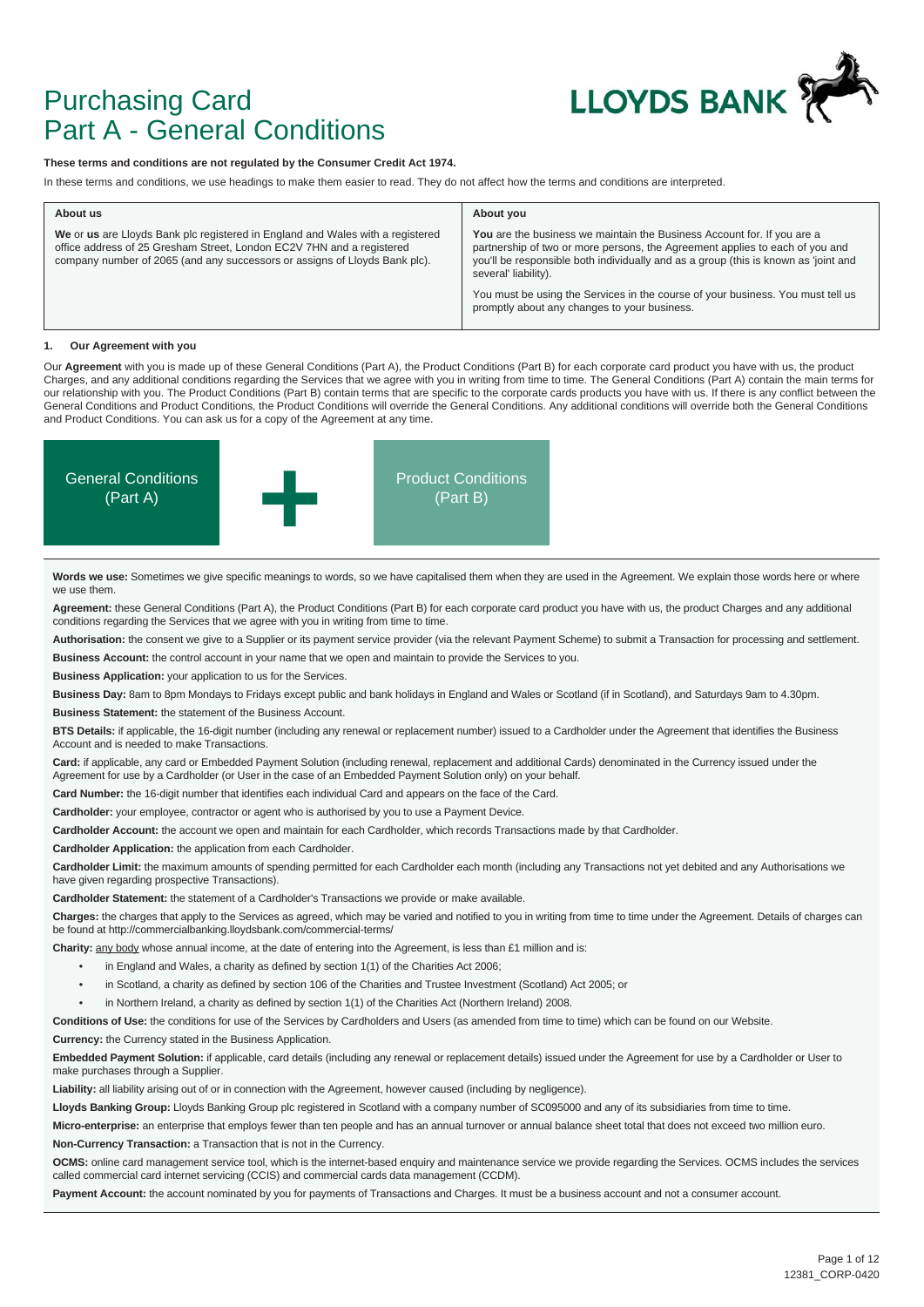#### **Words that we use** - continued

Payment Device: any personalised device or set of procedures to access an account, give instructions or execute a Transaction. These include a Card, Card Number, Embedded Payment Solution details, BTS Details, Virtual Card, VCN, RCN, Supplier Card, electronic wallet, use of a password, security details or PIN.

**Payment Scheme:** Visa or Mastercard (as applicable).

Payment Scheme Exchange Rate: the foreign exchange wholesale rate set by the Payment Scheme and applied to Non-Currency Transactions to convert them to the currency of the Business Account. The relevant rate (depending on the Payment Scheme relevant to your Product) can be found at:

- **Visa** www.visaeurope.com/ making-payments/exchange-rates
- **Mastercard** www.mastercard.com/global/currencyconversion

**Payment Services Regulations:** the Payment Services Regulations 2017.

**PIN:** the personal identification number issued to or selected by Cardholders.

**Product:** the product stated in the Business Application.

**Programme Administrator:** the representatives you nominate from time to time on the forms we provide for this purpose, or through OCMS, who will carry out the functions set out or referred to in the Agreement as being for the Programme Administrator. If your Product is the Business Travel Solution, we sometimes refer to the Programme Administrator as your Nominated Travel Administrator.

**RCN:** real card number – if applicable, the RCN is linked to a particular Cardholder Account that provides the funding card and settlement account for VCNs.

**Scheme Limit:** the maximum amount of credit we give you under the Agreement each month.

**Services:** the services we are to provide under the Agreement, together with any other services associated with a Payment Device that we or another member of Lloyds Banking Group may make available from time to time.

**Supplier Card:** if applicable, the Virtual Card we issue to you for use in funding and settling all Transactions with a nominated Supplier.

Supplier: any person or entity who agrees, by arrangement with us or the Payment Scheme (or both), to accept the Payment Device as payment for goods or services (or both).

Third Party Provider (TPP): a third party provider authorised by law to access information from your payment accounts - for example, an account aggregator that gives you a consolidated view of your account information across multiple providers.

**Transaction:** any payment or cash withdrawal made using a Payment Device.

**User:** your employee, contractor or agent authorised by you from time to time to use Embedded Payment Solution details that are in a Cardholder's name to make purchases through a Supplier.

**Virtual Card:** if applicable, card details used to make a payment but not provided in any physical state or form.

**VCN:** virtual card number: if applicable, a unique VCN is linked to an RCN to make a Transaction.

**Website:** www.lloydsbankcommercial.com or any other URL we tell you about.

When we refer to any law in these terms and conditions, this includes any secondary law made under it and any amendments or replacements (or both) of that law.

#### **2. Term**

This Agreement will continue until you or we end it (see "Ending the Agreement").

#### **3. Scheme Limit and Cardholder Limits**

We agree the Scheme Limit with you when you apply for your Product and show it in your Business Statement. You must choose a Cardholder Limit for each Cardholder, which must not exceed the Scheme Limit. Each Cardholder must never exceed their Cardholder Limit. In deciding whether or not any such limits have been exceeded, we will look at the amount of any Transaction not yet debited and any authorisation we have given regarding a prospective Transaction.

We will not increase the Scheme Limit or any Cardholder Limit without telling you. You can refuse any increase and we will tell you at the time how to do this. In some circumstances, we may lower the Scheme Limit. Generally, we will tell you in advance if we intend to do this but may not always do so. If the Scheme Limit is reduced, individual Cardholder Limits may also be reduced. If the Scheme Limit or any part of it has been unused for a six-month period, we may reduce the Scheme Limit, taking into account your product spending profile in the six months before that period.

We can decline Transactions that take a Cardholder over their Cardholder Limit or take you over the Scheme Limit. But if we do allow them, you must repay us the excess and any charges you owe us as soon as we ask you to.

How you can change your limits is set out below.

| <b>Change the Scheme Limit</b>                                                                                                                                                           | <b>Change the Cardholder Limit</b>                                                                                                                                                                                                                                                                                            |
|------------------------------------------------------------------------------------------------------------------------------------------------------------------------------------------|-------------------------------------------------------------------------------------------------------------------------------------------------------------------------------------------------------------------------------------------------------------------------------------------------------------------------------|
| Using the form we provide.<br>Any increase is subject to our credit review and approval process. You may also<br>ask us to decrease your Scheme Limit subject to any minimum we require. | You or the Programme Administrator can ask us in writing.<br>If the new Cardholder Limit remains within the Scheme Limit, we will put it in place<br>within 10 Business Days after you have asked us to.<br>The Programme Administrator is responsible for telling the Cardholder about<br>changes in their Cardholder Limit. |

#### **4. If you don't pay on time**

You must pay Charges on any sum you don't pay on time. You can find details of Charges on our Website or are as otherwise notified to you in writing from time to time in line with the Agreement.

We may charge you our reasonable costs for collecting any sum not paid on time or resulting from any other breach of the Agreement or Conditions of Use.

We want your business to succeed, but we know you may sometimes need extra support. You should contact your relationship manager as soon as possible if your business is having financial difficulties. We'll always try to help you, and try to develop a plan with you to deal with the difficulties.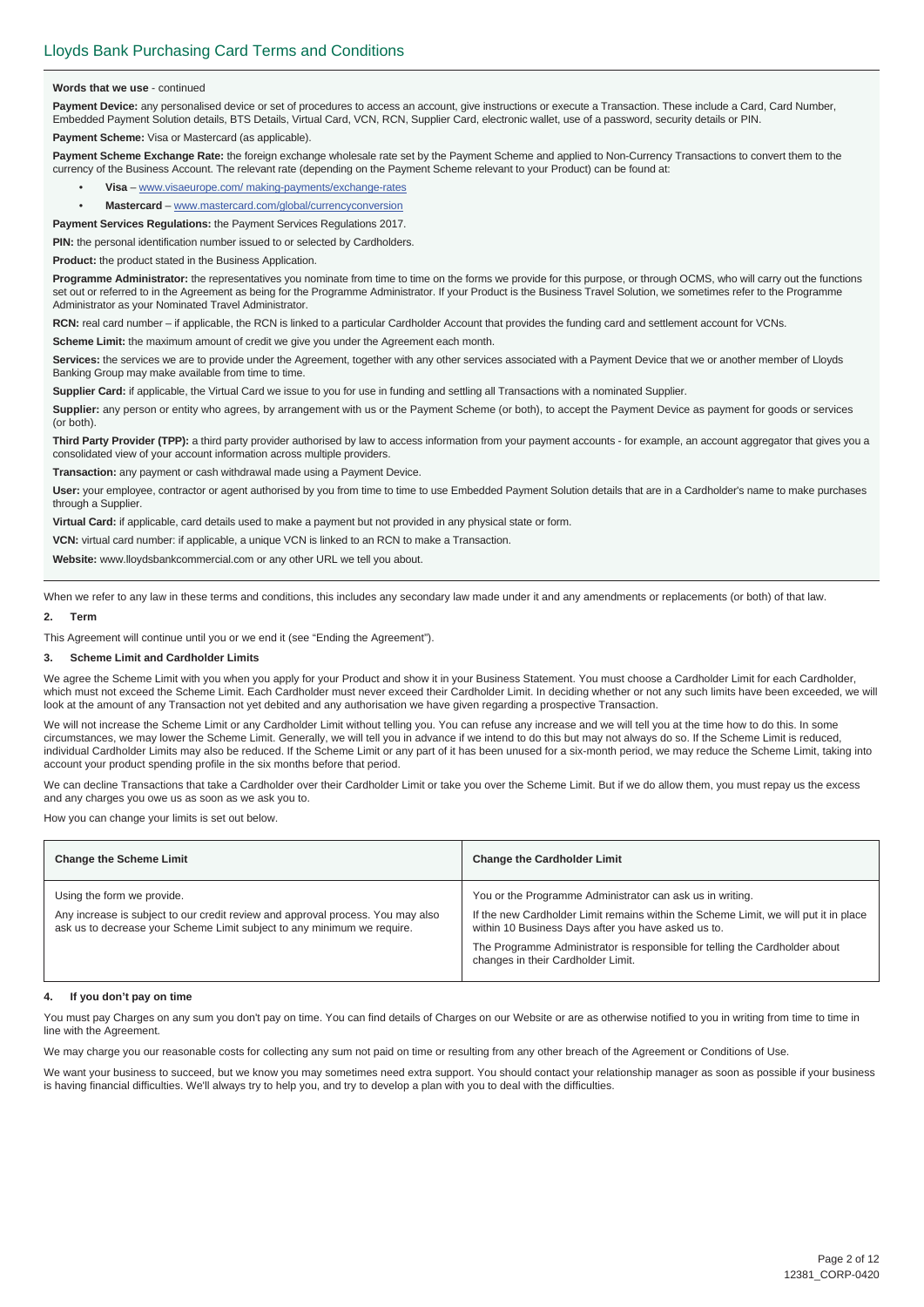#### **5. OCMS**

We grant you a non-transferable, non-exclusive, revocable, limited right to use OCMS by allowing access to OCMS by the Programme Administrator, Cardholders and Users (if applicable) subject to the Agreement and the Conditions of Use.

You must make sure that only the Programme Administrator, Cardholders and Users (if applicable) are permitted to use OCMS.

Unless the law says you are not responsible, you promise to pay us all losses, costs, claims, damages and expenses we incur if:

(1) you, the Programme Administrator, a Cardholder or User (if applicable) gives us incorrect information or instructions;

- (2) your access to OCMS is misused;
- (3) you, the Programme Administrator, a Cardholder or a User breaks the Agreement or the Conditions of Use; or

(4) you fail to follow any reasonable instructions we give you.

OCMS, any related services and any information given under OCMS will be provided on an "as is" and "as available" basis.

#### **6. Third Party Providers**

Your Programme Administrator can allow a TPP to access the information on your Business Account for you if you are registered for OCMS. If the TPP identifies itself to us, and complies with relevant regulatory requirements, we'll treat any instruction from a TPP as if it were from you.

If we are concerned about fraudulent or unauthorised access by a TPP, we may refuse it access to your account information. Before we do this, we'll tell you and explain why, unless it is not reasonably practicable, in which case we'll tell you immediately afterwards. In either case, we'll tell you in the way we consider most appropriate. We won't tell you about refusing access to a TPP if doing so would compromise our reasonable security measures or otherwise be unlawful.

We may make available to a TPP a specific means of accessing your account. If we do, and it tries to access your account in another way, we may refuse to allow that access.

If you use a third party card issuer, that TPP may be able to request confirmation from us that you have the necessary credit available on your Business Account for it to approve a transaction. We'll only respond to a request if you have expressly told us we can.

#### **7. Liability**

You (and not the Cardholder or User) are responsible for all costs, losses or charges arising directly or indirectly from use of a Payment Device unless we have stated otherwise in the Agreement.

#### **8. Payment instructions**

We will treat a payment instruction requesting that we execute a payment as received when we actually receive it, unless a Cardholder instructs us to carry out a Transaction on a future date or a series of recurring Transactions on future dates. In that case, we will treat the date we are required to carry out the Transaction as the date we receive the payment instruction.

If we receive any payment instruction after the cut-off time on any Business Day or on a day that is not a Business Day, we will treat it as if we received it on the next Business Day. You can find our payment cut-off times on our Website.

#### **9. Managing your Payment Devices**

How you can manage your Cards is set out below.

| Apply for a new Payment Device                                                                           | End a Cardholder's use of a Payment Device                                                                                                                                                                                                                                                             |
|----------------------------------------------------------------------------------------------------------|--------------------------------------------------------------------------------------------------------------------------------------------------------------------------------------------------------------------------------------------------------------------------------------------------------|
| The Programme Administrator must submit a request on OCMS or call or email<br>our customer service team. | The Programme Administrator must submit a request on OCMS or call or email<br>our customer service team.<br>The Cardholder's use of a Payment Device will not end until the Payment Device<br>is destroyed. If it is a Card, this means cutting it in two through the chip, and<br>returning it to us. |

A Programme Administrator may not apply for or authorise their own Payment Device. If there is only one Programme Administrator appointed, a new Programme Administrator should be appointed.

# **Part Programme Administrators and Cardholders must not use a Payment Device:**<br>a) for any illegal purpose:

- for any illegal purpose;
- b) after its expiry date; or
- c) after we have cancelled or put a stop on it.

#### **10. Lost or stolen Payment Devices**

**! You must tell us or ensure the relevant Cardholder tells us immediately if a Payment Device is lost or stolen; you or they think someone else knows any of its security details; or it might have been misused.** 

You or the relevant Cardholder can contact us by phone on 0800 096 4496 (24 hours if it's about a lost or stolen Payment Device, but Monday to Friday 8am–8pm, Saturday 9am–4pm if it's about fraud). If abroad, call +44 1908 544059. We may ask for written confirmation within seven days, and it must include the Payment Device account number.

All Payment Devices are our property. If a Payment Device is later found, it must not be used and must be destroyed (for Cards, cut in two through the chip). You may be required to return the Payment Device to us.

Both you and the relevant Cardholder must provide all information we reasonably request. You and they must also assist us, our agents and the police (if we need to involve them) in investigating the loss, theft or possible misuse of a Payment Device, or the disclosure of any security details, and must assist us in recovering the Payment Device. Regarding such matters, both you and each Cardholder consent to our telling relevant third parties about the particular account.

When a Payment Device expires, is lost or stolen, or is damaged, we may issue a new one.

You may be covered by liability waiver insurance, subject to and in line with the terms and conditions of the insurance policy from time to time in force. A copy of the terms and conditions of the policy can be viewed at www.lloydsbankcommercial.com/Corporate-terms/LloydsBank/Terms-andconditions/Cash-management/Card-services.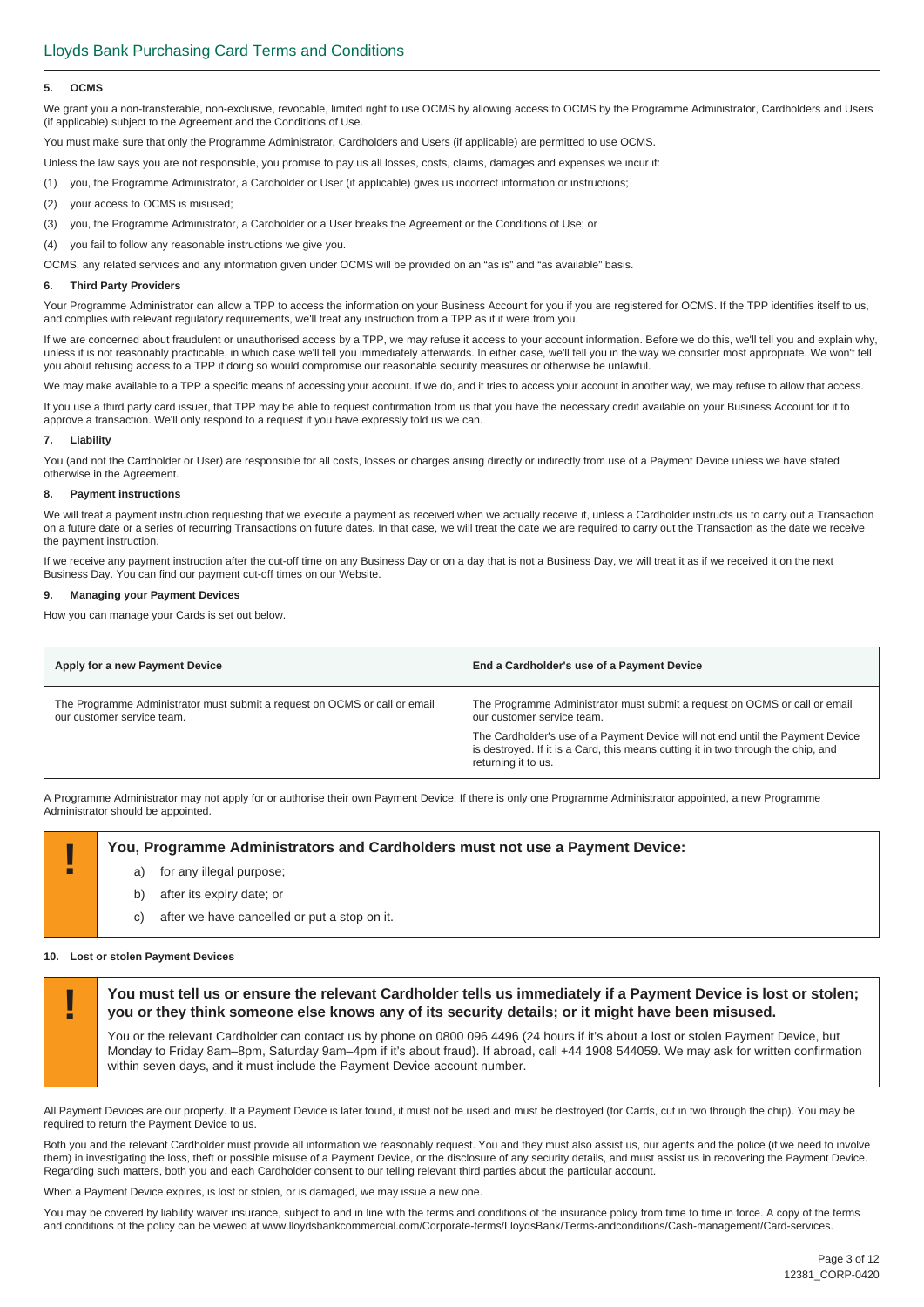#### **11. Stopping or suspending a Payment Device**

We can stop the use of a Payment Device or refuse to issue a new one, where reasonable if:

- (1) we're worried about its security;
- (2) we think its use has been unauthorised or fraudulent;
- (3) we think the risk of you not repaying the credit is significantly increased; or
- (4) we reasonably believe that not doing so may cause us to breach a legal requirement or may expose us (or another company in the Lloyds Banking Group) to action from any government or regulator.

If we stop a Payment Device or refuse to issue one for any of these reasons, we are not responsible for any resulting loss or damage you may suffer. We'll tell you as soon as we reasonably can if we are going to stop or have stopped the use of a Payment Device, and why, unless the law prevents us doing so or it would undermine our security measures. We won't stop a Payment Device for longer than we need to. We will let you use it again or give you a new one as soon as possible.

If you have a Card and we have stopped its use, you'll be responsible for taking steps to ensure it is recovered and destroyed (cut in two through the chip). You may be required to return the Card to us.

# If you need to discuss the stop on a Payment Device with us, you can call us on 0800 096 4496 (if abroad +44 1908 544059) or write to us at Lloyds Bank Card Services, PO Box 6061, Milton Keynes MK7 8LE.

#### **12. Processing Transactions**

- We may refuse to process or delay processing any Transaction if:
- (1) it would cause you to exceed a limit we have set;
- (2) its completion is prevented by the payee's account;
- (3) it seems unusual when considering how the relevant Cardholder Account is normally used or we reasonably believe it may be fraudulent;
- (4) by processing it, we reasonably believe that we would infringe any law, regulation or the rules of the Payment Scheme or any industry good practice or that we may be exposed to action from any government or regulator;
- (5) not acting on the instruction to process it or delaying to act on the instruction would help us comply with money laundering laws or regulations;
- (6) the instruction to process it is inaccurate or incomplete;
- (7) acting on the instruction to process it would breach the Agreement;
- (8) the payment instructions relate to a country from or to which we may decide not to process payments (for example, a country in relation to which sanctions are in place);
- (9) you are in breach of the Agreement; or
- (10) any of the reasons for ending the Agreement under "Ending the Agreement" apply.

If we do this, we will not have any responsibility to you for any resulting loss or damage you may suffer. If we have declined to process a Transaction, we will give you on request details of the reason(s) for the refusal as soon as is practicable unless the law prevents us doing so or it would undermine our reasonable security measures. We will also include details of how to correct any errors that led to our refusal, if appropriate. To request this information, please call our customer services centre on 0800 096 4496 (if abroad +44 1908 544059). If your Transaction has been declined, this helpline is available 24 hours a day seven days a week.

#### **13. Statements**

If there have been any Transactions or Charges on your accounts in any month, we will post to you both the Business Statement and Cardholder Statements, unless you have asked us to make them available to you in another way. We may charge for duplicate copies. The statements will include the following information:

- (1) a reference enabling you to identify the Transaction.
- (2) where appropriate, information we have received about the beneficiary of the payment.
- (3) the amount of the Transaction in the currency in which the relevant account was debited or in the currency used for the payment order.
- (4) the amount of any charges for the Transaction and, where applicable, a breakdown of them, and any interest payable by you.
- (5) where applicable, the exchange rate used for the Transaction and its amount after the currency conversion.
- (6) the debit value date or the date of receipt of the Transaction.

#### **! You must pay the full amount outstanding on each Business Statement by the payment date specified in it.**

#### **14. Repayments**

Using a form we provide, you must nominate an account you hold with us or any other bank in the United Kingdom (acceptable to us) as the Payment Account at the time of entering into the Agreement.

We will take all Transactions and Charges from the Payment Account by direct debit on or after 14 (and no later than 30) calendar days from the Business Statement date. You must ensure all direct debits are paid to us on their first presentation.

#### **15. Important information about repayments**

Payments will only take effect when debited to the Payment Account. They may be applied against Transactions and Charges.

Payments reduce balances on the Business Account or the relevant Cardholder Account (or both) in the following order: annual card fee, late payment fee; Transaction fee; cash advance fee; ATM cash advance fee; old balances; new balances.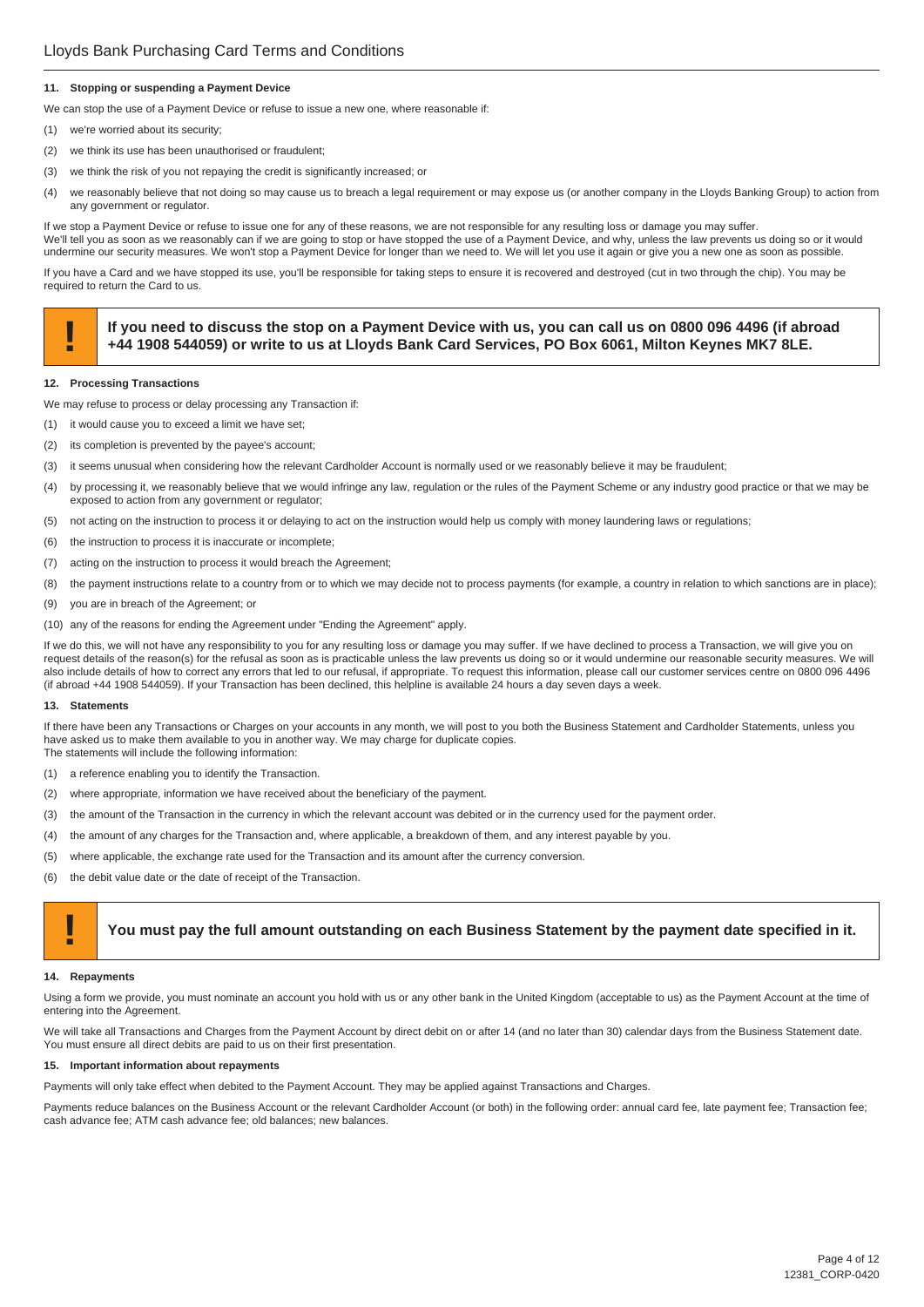#### **16. Cancelling transactions**

Information about cancelling transactions is set out below.

| <b>Cancelling transactions</b>                                  |                                                                                                                                                                                                                                                                                 |
|-----------------------------------------------------------------|---------------------------------------------------------------------------------------------------------------------------------------------------------------------------------------------------------------------------------------------------------------------------------|
| What Transactions can you or the<br>relevant Cardholder cancel? | Transactions scheduled for a future date.<br>A series of recurring Transactions.                                                                                                                                                                                                |
| What you or the relevant Cardholder<br>must do                  | Tell us by the end of the Business Day before the day the Transaction is due to be made.<br>Tell the Supplier that you have asked us to cancel the Transaction, and if you also want to cancel your agreement with them<br>you will need to do this directly with the Supplier. |
| What will happen                                                | We will not carry out a Transaction once you or the Cardholder has withdrawn authorisation.<br>Unless you or the Cardholder tell us otherwise, we will treat cancellation of recurring Transactions as cancelling all future<br>Transactions in the series.                     |

#### **17. Refunds, responsibilities and chargebacks**

You must check, and ensure any Cardholder checks, any statement you or they receive as soon as possible (preferably within 30 days), and tell us straight away if an entry seems wrong. If you don't, we may not be able to correct any mistakes. If we need to investigate a Transaction, you and the Cardholder must co-operate with us and the police if we need to involve them.

The tables below set out when we will give you a refund, and the circumstances in which you are responsible for losses caused by unauthorised transactions. Other than our responsibilities set out in this section, we have no further responsibility to you for unauthorised transactions.

#### **The table below explains when you'll receive a refund**

| What went wrong?                                                                                               | You'll receive a refund if                                                                                                                                                                                                                                                                               | What you'll get                                                                                                                                                                                                                                                                                                                                                                                                                                                                                                                                                                                                                                     | You won't receive a refund if                                                                                                                                                                                                                                                                                                                                                                                                                                                                                                                                                          |
|----------------------------------------------------------------------------------------------------------------|----------------------------------------------------------------------------------------------------------------------------------------------------------------------------------------------------------------------------------------------------------------------------------------------------------|-----------------------------------------------------------------------------------------------------------------------------------------------------------------------------------------------------------------------------------------------------------------------------------------------------------------------------------------------------------------------------------------------------------------------------------------------------------------------------------------------------------------------------------------------------------------------------------------------------------------------------------------------------|----------------------------------------------------------------------------------------------------------------------------------------------------------------------------------------------------------------------------------------------------------------------------------------------------------------------------------------------------------------------------------------------------------------------------------------------------------------------------------------------------------------------------------------------------------------------------------------|
| You, or the<br>relevant<br>Cardholder or User<br>(if applicable), paid<br>more than you<br>expected            | the exact amount of the<br>$\bullet$<br>payment was not specified;<br>the payment amount is<br>$\bullet$<br>more than you could have<br>reasonably expected to<br>pay; and<br>you request the refund<br>٠<br>within eight weeks from the<br>date the amount was<br>debited from the relevant<br>account. | We'll refund you the amount of the payment (and any<br>related interest and charges you have directly incurred).<br>We may ask you to give us any information we reasonably<br>require so we can ensure you satisfy the requirements for a<br>refund before paying it.<br>We'll either give you a refund or inform you why you are not<br>entitled to one within 10 Business Days of the later of:<br>our receipt of your request for a refund; or<br>$\bullet$<br>our receipt of any information we ask you<br>$\bullet$<br>to provide.<br>If you are not happy with our decision, you can contact your<br>relationship manager or complain to us. | you or the relevant Cardholder or User<br>$\bullet$<br>directly gave us authorisation for the<br>Transaction and the payment amount<br>was provided or made available to you,<br>the Cardholder or User at least four<br>weeks before the due date for payment.                                                                                                                                                                                                                                                                                                                        |
| A payment was<br>made that you or<br>the relevant<br>Cardholder or User<br>(if applicable) didn't<br>authorise | a Transaction was not<br>$\bullet$<br>authorised by you or the<br>relevant Cardholder if you<br>notify us without undue<br>delay after becoming<br>aware of the fact, and in<br>any event within 13 months<br>of the date we debited the<br>payment from the relevant<br>account.                        | We'll refund the amount of the Transaction and, where<br>applicable, restore the relevant account to the position it<br>would have been in had the unauthorised transaction not<br>taken place.<br>We'll do this by the end of the next Business Day.<br>You must give us any information we reasonably need to<br>assess whether a refund is due.<br>We may also investigate after giving a refund. If we discover<br>you were not entitled to the refund, we will debit the<br>refunded amount from the relevant account. We'll give you<br>reasonable notice before we do.                                                                       | you don't notify us in time<br>$\bullet$<br>we find the Transaction was authorised<br>$\bullet$<br>by you or a relevant Cardholder.<br>If you are a Micro-enterprise or Charity<br>You don't need to prove you did not authorise<br>a card payment, but we'll take into<br>consideration the circumstances at the time it<br>was authorised.<br>For everyone else<br>You agree that Regulation 75 of the Payment<br>Services Regulations does not apply to you.<br>This means it's your responsibility to prove<br>that you or the relevant Cardholder did not<br>authorise a payment. |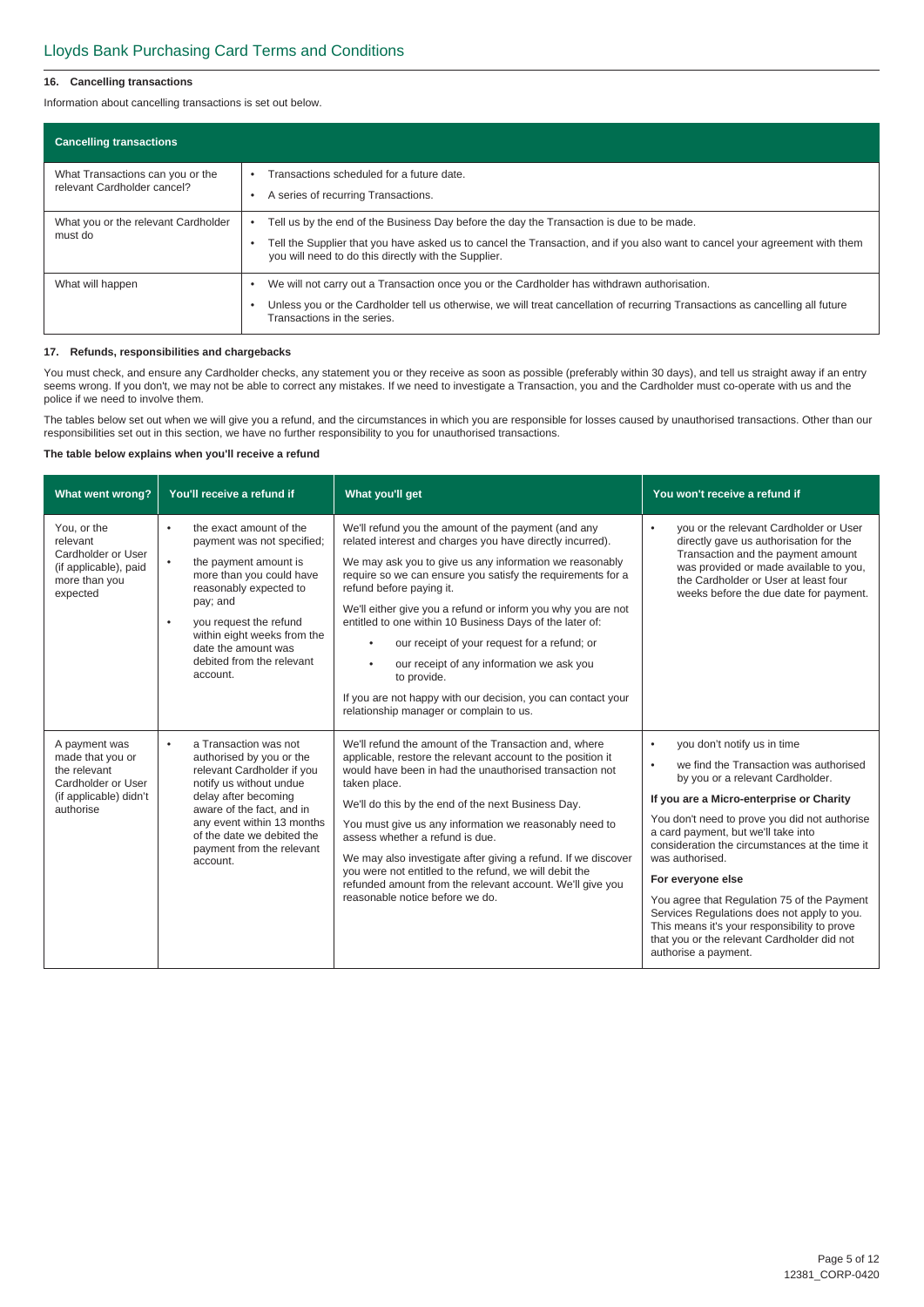#### **The table below explains when you'll be responsible for unauthorised transactions**

| How the losses happened                                                                                                              | How much you are responsible for                                                                                                                                                                                                                                                                                    |                                                                                                                                         |
|--------------------------------------------------------------------------------------------------------------------------------------|---------------------------------------------------------------------------------------------------------------------------------------------------------------------------------------------------------------------------------------------------------------------------------------------------------------------|-----------------------------------------------------------------------------------------------------------------------------------------|
|                                                                                                                                      | If you are a Micro-enterprise or Charity                                                                                                                                                                                                                                                                            | <b>Everyone else</b>                                                                                                                    |
| From the use of a lost or stolen Payment Device before you tell<br>us it's missing.                                                  | A maximum of £35 (or Currency equivalent) per instance<br>unless you have acted fraudulently or you have intentionally or<br>with gross negligence failed to:<br>1.<br>take all reasonable steps to keep the personalised<br>security features safe;<br>use the Payment Device in line with the Agreement; or<br>2. | All losses incurred<br>This is because you agree that<br>Regulation 77 of the Payment<br>Services Regulations does not<br>apply to you. |
| From the misuse of a Payment Device because you failed to<br>keep the personalised security features safe.                           | notify us in the agreed way and without undue delay on<br>3.<br>becoming aware of the loss, theft, misappropriation or<br>unauthorised use of the Payment Device.<br>In these situations, you will be responsible for all losses incurred.                                                                          |                                                                                                                                         |
| After you have notified us of the loss, theft, or unauthorised use<br>of the Payment Device.                                         | You won't be responsible unless you have acted fraudulently.<br>If you have acted fraudulently, you are responsible for all losses incurred.                                                                                                                                                                        |                                                                                                                                         |
| Because we had failed to provide the means for you to notify us<br>of the loss, theft, or unauthorised use of the Payment Device.    |                                                                                                                                                                                                                                                                                                                     |                                                                                                                                         |
| From the use of a Payment Device without your permission<br>before you received it.                                                  |                                                                                                                                                                                                                                                                                                                     |                                                                                                                                         |
| Because we had failed to apply legally required procedures<br>to check that a payment has been authorised by you or<br>a Cardholder. |                                                                                                                                                                                                                                                                                                                     |                                                                                                                                         |

#### **Chargebacks**

In any other circumstances, you must immediately tell us if you think a Transaction involves fraud, unauthorised use or any other circumstances where a Supplier may be held liable under the applicable Payment Scheme rules. You can ask us to reject a transaction, and we'll try to charge back the Transaction to the Supplier under those rules. If we can, we'll credit the amount to the Business Account or relevant Cardholder Account as applicable. If we cannot reverse the transaction, you'll remain liable for it.

You must tell us of any dispute about any amount on the Business Statement or any other statement without undue delay. In any event, this must be within 13 months of the date we debited the disputed payment from the account.

#### **18. When we are not liable**

We have no Liability to you for:

- (1) loss of profit, revenue, production or business;
- (2) loss of goodwill, reputation or opportunity;
- (3) loss of anticipated savings or margin;
- (4) loss of bargain;
- (5) costs regarding wasted managerial, operational or other time;
- (6) loss of or corruption of data or information;
- (7) claims made against you by third parties;
- (8) indirect, consequential or special loss;
- (9) a Transaction being declined or a Payment Device not being accepted as payment, nor for any loss or damage resulting from the way this is communicated to you, the relevant Cardholder or User;
- (10) the refusal of any other bank, ATM or other machine or Supplier to accept or honour the Payment Device; or
- (11) goods and services supplied to you, the Cardholder or User.

Unless the law says otherwise, our maximum aggregate Liability in any one calendar year won't exceed the value of the Charges you pay us during that calendar year.

We're not responsible for any claim you, a Cardholder or a User has against a Supplier. No claim by you, a Cardholder or a User against any Supplier may be the subject of a claim or counter-claim against any member of Lloyds Banking Group.

Nothing in the Agreement limits or excludes our Liability in relation to paying refunds in line with the refunds and responsibilities section of the Agreement. The limitations to your Liability for unauthorised transactions won't be affected by any other term of the Agreement.

We won't exclude our Liability for anything the law does not allow us to, such as:

- death or personal injury caused by our negligence or the negligence of our employees, agents or subcontractors; or
- our fraud or fraudulent misrepresentation, or the fraud or fraudulent misrepresentation of our employees, agents or subcontractors.



If you miss a payment for this reason, we will not be liable for any resulting loss or damage you suffer.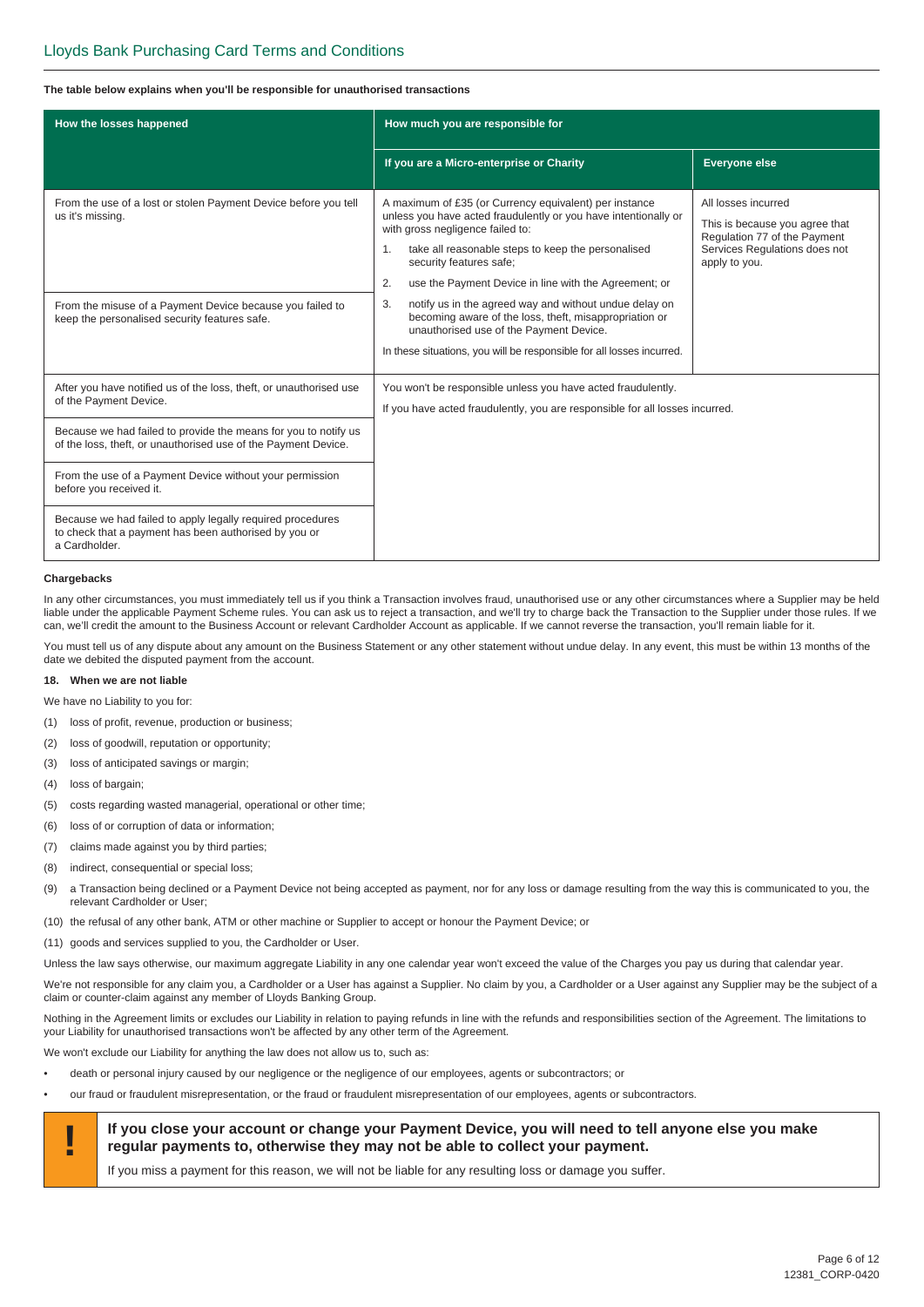#### **19. Changes to the Agreement**

This table sets out how and when we can make changes to the Agreement.

| Reason for changing the Agreement                                                                                                                                    | How much notice we'll give you before the changes<br>come into effect                                     |  |
|----------------------------------------------------------------------------------------------------------------------------------------------------------------------|-----------------------------------------------------------------------------------------------------------|--|
| Change in relevant legislation, regulations or codes of practice that apply to us or how we are regulated<br>that prevents us giving you two months' written notice. | As much written notice as reasonably possible.                                                            |  |
| Changes to the Payment Scheme Exchange Rate.                                                                                                                         | These changes will take effect immediately without notice on<br>being amended by the Payment Scheme.      |  |
| A favourable change to any interest rate or charges that apply to you.                                                                                               | We'll make the change immediately without notice, and<br>changes will be shown on the Business Statement. |  |
| Amend our Charges, introduce new Charges and/or amend any agreed with you.                                                                                           | At least two months' written notice.                                                                      |  |
| An unfavourable change to any interest rate or charges that apply to you.                                                                                            |                                                                                                           |  |
| Any other reason, for example we may make changes to:                                                                                                                |                                                                                                           |  |
| comply with changes to the law;<br>$\bullet$                                                                                                                         |                                                                                                           |  |
| rectify errors:                                                                                                                                                      |                                                                                                           |  |
| improve security;<br>٠                                                                                                                                               |                                                                                                           |  |
| change the scope of the services we provide; or                                                                                                                      |                                                                                                           |  |
| take account of reorganisations within Lloyds Banking Group.                                                                                                         |                                                                                                           |  |

#### **20. What you can do if we make a change to the Agreement**

If we make a change, your options are set out below in the table.

| Type of change                   | <b>Your options</b>                                             | <b>Next steps</b>                                                                                                                                                                                  |  |
|----------------------------------|-----------------------------------------------------------------|----------------------------------------------------------------------------------------------------------------------------------------------------------------------------------------------------|--|
| One we can make immediately      | Accept the relevant change                                      | We'll assume you are happy with the change unless you decide to end your Agreement.                                                                                                                |  |
|                                  | End your Agreement                                              | You cannot reject the change but you can end the Agreement if you want to (see "Ending"<br>the Agreement").                                                                                        |  |
| One we have to tell you about in | Accept the relevant change                                      | We'll assume you are happy with the change unless you tell us otherwise.                                                                                                                           |  |
| advance                          | Before a change comes into<br>effect you may reject the change. | You must tell us in writing.<br>The Agreement will end the day before the change comes into effect, unless you have<br>specified an earlier date.<br>We won't charge you for ending the Agreement. |  |

#### **21. Removal of a Cardholder**

When a Cardholder ceases to be your employee, contractor or agent:

- (1) you must inform us (on the form we provide or through OCMS) within seven Business Days;
- (2) your obligations under the Agreement will continue in full force;
- (3) you must take steps to ensure the Payment Device is recovered and destroyed (if it is a Card, you will need to cut it in two through the chip);
- (4) you remain liable to us for all Transactions including any new ones made before the Payment Device is destroyed;
- (5) if applicable, we may cancel the existing Embedded Payment Solution details and give you new ones; and
- (6) you must ensure that the Cardholder's Embedded Payment Solution details are no longer used with any Supplier.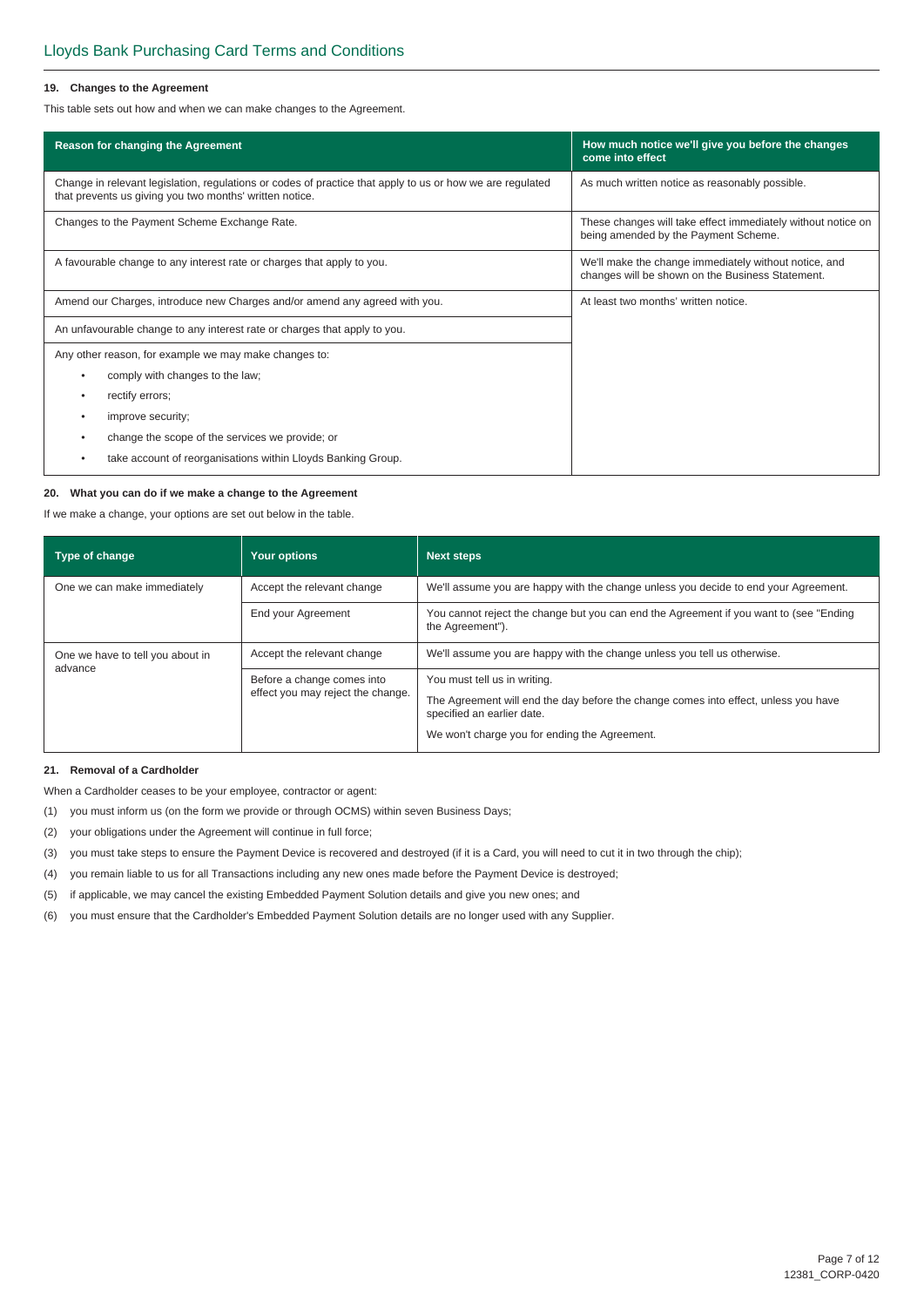#### **22. Ending the Agreement**

The Agreement will continue until terminated in line with this clause. If you have more than one type of Product, you or we may end one set of Product Conditions without affecting these General Conditions, which will continue in effect until all other Product Conditions have been ended. If you only have one Product and you or we end the Product Conditions in line with the Agreement, the General Conditions will end too.

| Who can end it | Reason for ending the Agreement or any Product Conditions                                                                                                                                                                                                                             | <b>Notice needed</b>                                                                                                        |
|----------------|---------------------------------------------------------------------------------------------------------------------------------------------------------------------------------------------------------------------------------------------------------------------------------------|-----------------------------------------------------------------------------------------------------------------------------|
| You            | At any time for any reason                                                                                                                                                                                                                                                            | One month's notice to us in writing                                                                                         |
| Us             | At any time for any reason                                                                                                                                                                                                                                                            | Two months' notice to you in writing, as<br>long as we also give you any other notice<br>that the law says we must give you |
|                | You seriously or repeatedly breach the Agreement or another agreement you have with us                                                                                                                                                                                                | None (unless required by law).                                                                                              |
|                | We reasonably suspect fraudulent activity in connection with the Agreement or the Services (or both)                                                                                                                                                                                  | You must notify us immediately if you<br>become aware that any of these                                                     |
|                | You, a Cardholder or a User does anything we reasonably believe will seriously damage our reputation                                                                                                                                                                                  | circumstances have occurred or you<br>believe they will occur.                                                              |
|                | We reasonably believe that you, a Cardholder or a User is using the Services in connection with any<br>purpose that is unlawful                                                                                                                                                       |                                                                                                                             |
|                | You repeatedly fail to pay any amounts due to us under the Agreement                                                                                                                                                                                                                  |                                                                                                                             |
|                | You, a Cardholder or a User behaves threateningly or abusively towards our staff                                                                                                                                                                                                      |                                                                                                                             |
|                | We are required to do so to comply with legal, fiscal or regulatory changes                                                                                                                                                                                                           |                                                                                                                             |
|                | We find that any information you have given to us (whether in connection with the Agreement or not) is<br>inaccurate in a significant way                                                                                                                                             |                                                                                                                             |
|                | We find you entered into the Agreement without informing us in writing, that material litigation was $-$ or<br>material administrative, criminal or judicial proceedings were – being taken against you ("material" means<br>likely, if successful, to have a damaging effect on you) |                                                                                                                             |
|                | You fail at any time to meet any identification or other checks required by law or regulation                                                                                                                                                                                         |                                                                                                                             |
|                | We reasonably believe that if we do not stop the Services or end the Agreement, we will breach a law or<br>regulation or be exposed to action from a government or regulator                                                                                                          |                                                                                                                             |
|                | Closure is required by court order or regulator's direction or decision                                                                                                                                                                                                               |                                                                                                                             |
|                | You are Insolvent.                                                                                                                                                                                                                                                                    |                                                                                                                             |
|                | We treat you as <b>Insolvent</b> if :                                                                                                                                                                                                                                                 |                                                                                                                             |
|                | you or any other person takes or threatens to take any step in connection with -                                                                                                                                                                                                      |                                                                                                                             |
|                | a suspension or re-scheduling of payments by you, a moratorium of any of your debt or<br>your dissolution or reorganisation (by way of voluntary arrangement, scheme of<br>arrangement or otherwise);                                                                                 |                                                                                                                             |
|                | the making of an arrangement with any of your creditors;                                                                                                                                                                                                                              |                                                                                                                             |
|                | the appointment of an administrator or the intention to appoint an administrator in respect<br>of you;                                                                                                                                                                                |                                                                                                                             |
|                | the appointment of a liquidator, receiver or any similar office, in respect of you or any of<br>your assets; or                                                                                                                                                                       |                                                                                                                             |
|                | any equivalent procedure in any jurisdiction;                                                                                                                                                                                                                                         |                                                                                                                             |
|                | you can't pay your debts as they fall due; or                                                                                                                                                                                                                                         |                                                                                                                             |
|                | you stop trading or threaten to.                                                                                                                                                                                                                                                      |                                                                                                                             |

If we end the Agreement, or any Product Conditions, for these reasons, we can demand repayment of the outstanding balance and close all or any Cardholder Accounts, Business Accounts and any other account you hold with us that is relevant to the Agreement.

#### **23. Things you have to do when the Agreement ends**

When the Agreement, or any part of it, ends the following things must happen for the part(s) ended:

- (1) if you have Cards, you must make sure all Cards are returned to you and destroyed (cut in two through the chip). You may be required to return the Cards to us;
- (2) you must make sure any use of a Payment Device is stopped;
- (3) your use of the Service must cease with immediate effect. We need not take any further action regarding any instructions received from you even if we received them before the termination date;
- (4) all outstanding amounts will become immediately due and payable;
- (5) your obligations under the Agreement will continue in force until you have paid us all outstanding amounts; and
- (6) you must keep your Payment Account open until all Transactions have been processed and you have paid us all outstanding amounts.

When the Agreement ends we have no further obligations to you.

**! If you have paid any charges in advance under the Agreement, like an annual fee, we'll refund any unused part of the charge.**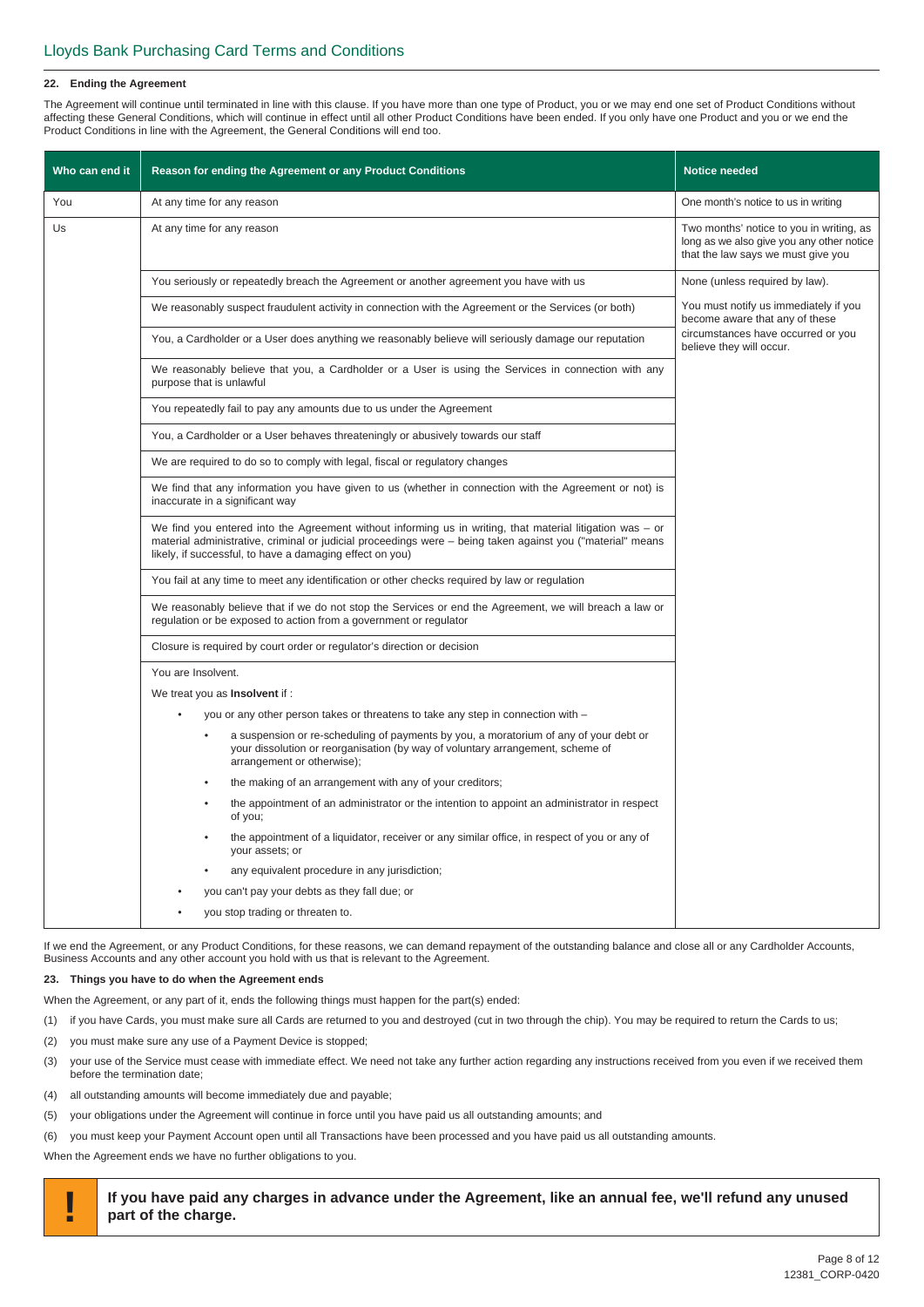#### **24. Your Payment Account**

If we do not hold your Payment Account, you authorise us to pass any instructions that may be necessary for the Services to be provided to you and relevant Cardholders to the third-party bank holding your Payment Account. You also confirm that the third-party bank is authorised to accept and act on our instructions.

#### **25. General**

We recommend you keep a copy of all the documents that make up the Agreement. If you would like another copy of any of the documents, just ask your relationship manager. You can also find these terms and conditions on our Website.

The Agreement is solely between you and us, with the exception of terms in the Agreement that include references to Lloyds Banking Group (which can be enforced by Lloyds Banking Group). No other person will have any rights to enforce any of its terms.

If we:

- do not insist or we delay insisting that you perform any of your obligations under the Agreement; or
- do not enforce or we delay enforcing our rights against you;

that won't mean we have waived our rights against you. You will still need to comply with those obligations. If we decide to waive a breach by you, we'll do so in writing, and that won't mean we automatically waive any later breach by you.

All warranties, conditions and other terms implied by law are excluded from the Agreement to the extent permitted by law.

#### **26. Mistaken payment**

If we are told that money has been paid into your Business Account by mistake, we can take from your account an amount up to the mistaken payment amount. We do not have to ask you to agree to this, but will let you know if it happens. We'll act reasonably and try to minimise any inconvenience to you. If we are unable to return funds to the sender, we can give them details about you and your Business Account so they can recover the money from you.

#### **27. Paying more than you owe**

When you make payments or transfer funds into your Business Account, you must not pay us more than you owe. If you have a credit balance on your Business Account at any time, we may apply it to recent or future Transactions. We may return any credit balance to the account from which the money has been sent or pay the funds into your Payment Account or another current account you have with us. We do not pay interest on any credit balances.

#### **28. Our service promise**

Whenever you deal with us, we aim to provide excellent customer service. If we do not achieve this, please tell us so we have the opportunity to put things right. You can write or speak to your relationship manager or customer services centre (or anyone in their teams). You can find details of what will happen next and how we will handle your complaint on our Website.

If you are dissatisfied with the outcome of a complaint you have made to us, you may be eligible to refer the matter to the Financial Ombudsman Service ("FOS"). To understand whether you are eligible to do so, please speak to the FOS directly or refer to its website at www.financial-ombudsman.org.uk. Details of how to contact the FOS can also be found on our Website.

#### **29. Notices**

You can contact us by post or by delivering notices by hand, in each case addressed to your relationship manager or Lloyds Bank Card Services PO Box 6061, Milton Keynes, MK7 8LE.

The Agreement may specify we'll contact you in a particular way or the law may say we must do so in a particular way for a specific type of notice. Otherwise, we can contact you by post, telephone or e-mail (in each case using the details you gave us on the Business Application or the Cardholder Application (if applicable) or updated details you have given us since then); through a broadcast message on an online service that we provide to you; or by posting a notice on our Website.

If we are sending a copy of a notice to you, we'll only send one copy even if the Agreement is with two or more of you.

The Agreement is in English and communications and notices between us will be in English.

You must tell us if your contact details change by giving us seven days' written notice.

We'll use your contact details and appropriate secure procedures to let you know if we suspect fraud or a security threat, or if there has been a major operational or security incident that may affect you.

#### **30. Intellectual property and data protection**

You acknowledge that we or our licensors (or both) own all intellectual property rights (whether registered or unregistered) in the Services (but not information uploaded into the Services by you or your affiliates) including any copyright, database rights, trade secrets, trade names and trade marks. You can only use them to the extent necessary for accessing and using the Services. You have no right to grant a sub-licence to any third party.

You grant an irrevocable right to use all information you give, but solely for the purpose of supplying the Services. You must ensure that any person you authorise to access and use the Services permits us to use the information about them for the purpose of supplying the Services.

#### **31. Assignment**

Unless we agree in writing, you may not transfer any of your rights and obligations, or sub-contract any of your obligations, under the Agreement to another person.

We may transfer any of our rights and obligations under the Agreement, or sub-contract any of our obligations, to another person without your consent. You agree that you'll promptly execute all documents that we reasonably require to make a transfer effective.

#### **32. Third party rights**

Nothing in the Agreement confers or is intended to confer a benefit enforceable by a person who is not a party to it. Such a person has no right under the Contracts (Rights of Third Parties) Act 1999 to enforce any of its terms.

#### **33. Force majeure**

You and we won't be responsible if either of us (or our sub-contractors or agents) cannot perform any obligations under the Agreement, or if there is a delay in doing so, due to abnormal and unforeseeable circumstances beyond our control as long as the consequences were unavoidable despite all efforts to the contrary.

**Examples** Here are some examples of circumstances that may be beyond your or our control: industrial action, riots, invasions, terrorist attacks, threat of terrorist attacks, war, hostilities, rebellion, local or national emergency, civil commotion, fire, explosion, storm, flood, earthquake, accident, epidemic, natural disaster, acts or omissions of third parties, failure or fluctuation of a power supply or telecommunications networks, or failure of any of our equipment, software, data processing systems or transmission links.

We also won't be responsible if we cannot perform any of our obligations under the Agreement or we are delayed in doing so, because we must act in a certain way for legal or regulatory reasons.

We or a Lloyds Banking Group member may be subject to sanctions or embargoes imposed by the international community including the UK, EU, UN and the USA. We may refuse Transactions or refuse to make any payment if it would result, or in our reasonable opinion is likely to result, in a breach by us or a Lloyds Banking Group member or any of our or their employees of any sanction or embargo whether or not imposed in the UK. We are not liable for any loss, damage, cost or expense for any of the reasons listed in the 'examples' above. We may disclose to the relevant authorities such information regarding any Transaction or payment (or both) as may be required.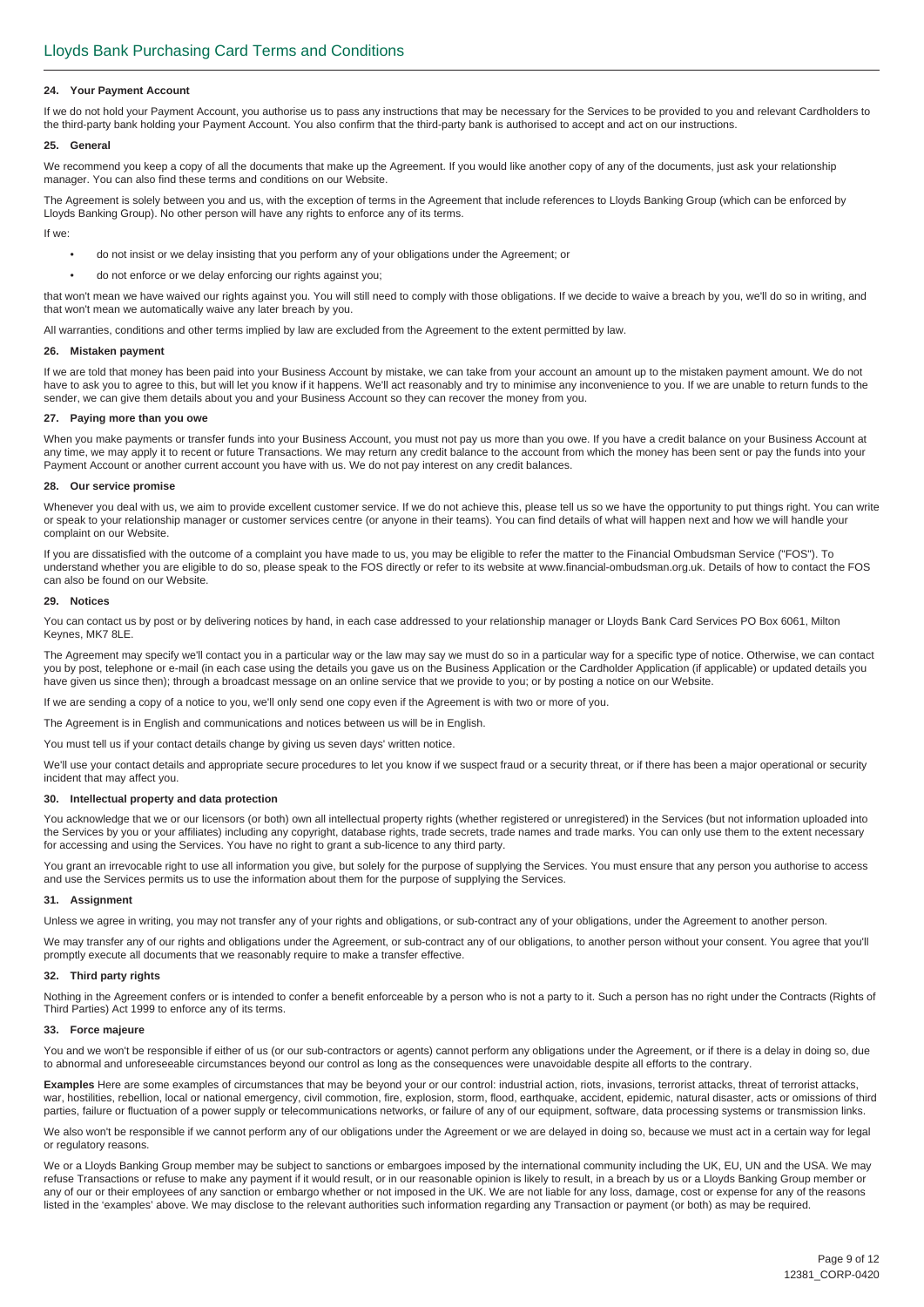#### **34. Severability**

Each of the terms in the Agreement operates separately. If any court or relevant authority decides any of the terms is unlawful, the rest will remain in full force and effect. Any unlawful terms will apply with whatever modification is needed to give effect to your and our commercial intentions.

#### **35. Governing law and jurisdiction**

The Agreement and any non-contractual obligations that arise out of it are governed by the law of England and Wales. The courts of England and Wales have exclusive jurisdiction to decide any dispute arising out of or in connection with the Agreement, including as regards any non-contractual obligations.

However, if you are:

- a company or other incorporated body and your registered office is in Scotland;
- a sole trader and your business operates from Scotland;
- an unincorporated body and your central management and control is exercised from Scotland; or
- a charity based in Scotland,

then the Agreement and any non-contractual obligations that arise out of it are governed by the law of Scotland. The courts of Scotland have exclusive jurisdiction to decide any dispute arising out of or in connection with the Agreement, including as regards any non-contractual obligations.

#### **36. Use of personal data**

You give us your explicit consent (or have obtained the relevant individual's explicit consent) for us to access, process and keep any personal information you give us for the purposes of providing the Services to you. This won't affect any rights you or we have under data protection legislation. You can withdraw your consent by ending the Agreement.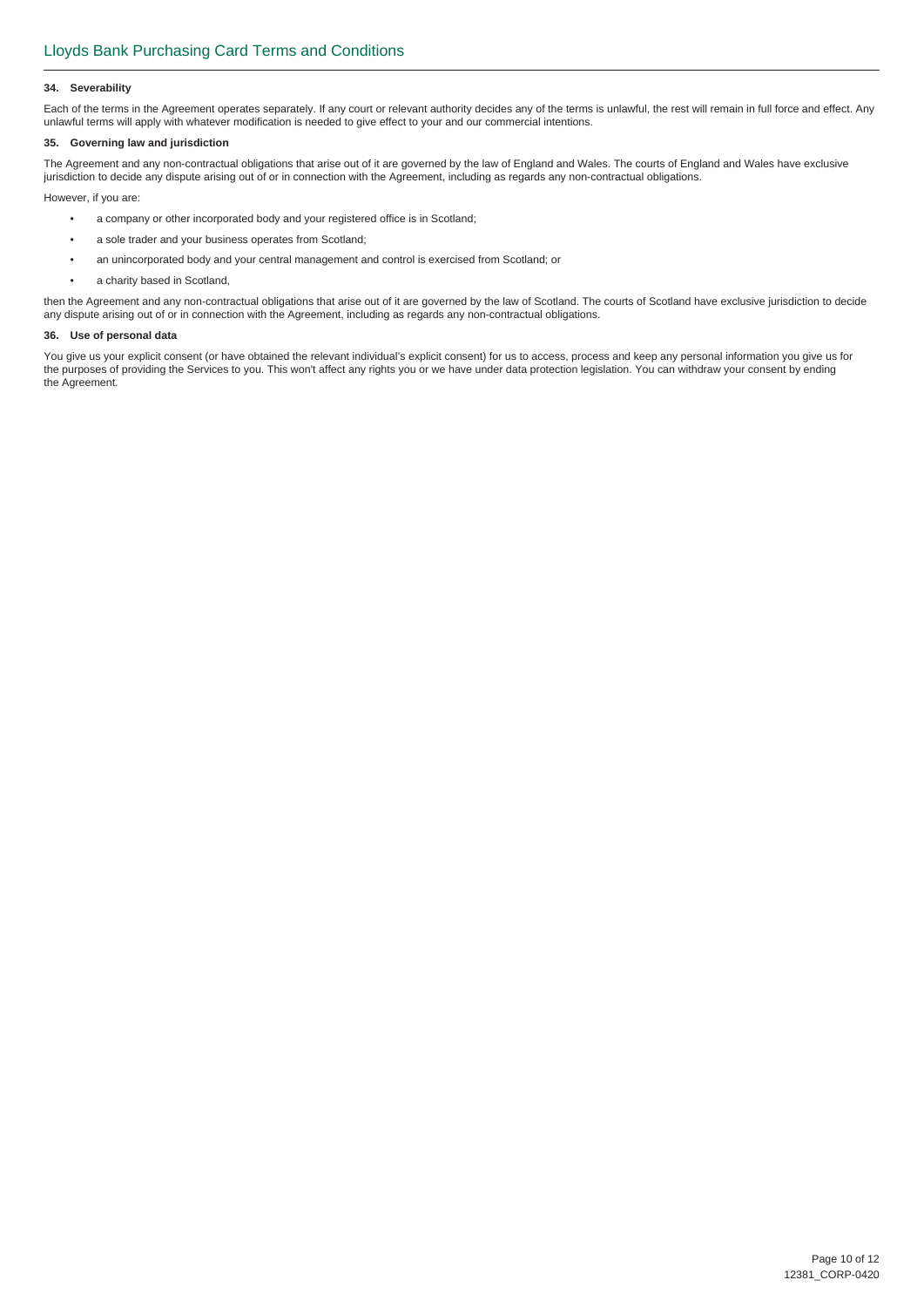## Purchasing Card Part B - Product Conditions



In these terms and conditions, we use headings to make them easier to read. They do not affect how the terms and conditions are interpreted.

#### **Our Agreement with you**

We will provide the Product that these Product Conditions (Part B) are specific to.



#### **1. Additional obligations**

1.1 You must ensure that:

- 1) the Programme Administrator provides any Payment Devices to relevant Cardholders on receipt together with a Website link to the Conditions of Use, and notifies Cardholders every time the Conditions of Use are updated;
- 2) all Programme Administrators, Cardholders and Users (if applicable) comply with the Conditions of Use at all times;
- 3) no Programme Administrator, Cardholder or User is on any list of asset-freeze targets published by the UN, the EU or the UK, or maintained by HM Treasury;
- 4) the Programme Administrator tells each Cardholder their Cardholder Limit;
- 5) any changes to the Programme Administrators are notified in writing to us by an authorised signatory;
- 6) all Cards are immediately signed and activated when received by Cardholders; and
- 7) a Cardholder with an Embedded Payment Solution only passes its details to Suppliers for use.
- 1.2 You must ensure that you and all Programme Administrators and Cardholders (and Users where applicable):
	- 1) use any Payment Devices, security details and Embedded Payment Solution details (as applicable) in line with the Conditions of Use, any security procedures and instructions we provide, and keep them safe;
	- 2) do not give or disclose details relating to any Cardholder Account, Business Account, Payment Device, security details or Embedded Payment Solution (as applicable) to anyone else or allow anyone else to use them;
	- 3) store all information relating to any Cardholder Account, Business Account, Payment Device, security details or Embedded Payment Solution (as applicable) safely and dispose of any information securely and permanently;
	- 4) do not choose a PIN or any security details that are easy for someone else to guess;
	- 5) protect any PIN or security details by (a) memorising them and destroying the written notification containing them as soon as possible; and (b) not writing them down in a recognisable way or keeping them with a Payment Device or other financial documents; and
	- 6) inform us as soon as possible if a Business Statement, Cardholder Statement or any other financial information expected from us is not received.

#### **2. Using a Payment Device**

All Non-Currency Transactions will be converted to the Currency and debited to the relevant Cardholder Account at the Payment Scheme Exchange Rate. Our website says more about the Payment Scheme Exchange Rate and how to compare it with other exchange rates. Depending on which Payment Scheme applies, the Transaction may be converted when it is made or added to the Cardholder Account (or Business Account). You can ask us at what point the Transaction will be converted. Exchange rates may change, so the exchange rate we use to convert the Transaction may differ from the exchange rate on the Transaction date. The exchange rate we use will appear on your Business Statement and relevant Cardholder Statement.

The Non-Currency Transaction fee set out in the Product Charges is added to the converted Currency amount. The Non-Currency Transaction fee is a fee for currency conversion. This fee and the converted Currency amount will be shown on the Business Statement and relevant Cardholder Statement. You agree to exclude provisions of law that can be disapplied for business customers. This means we will not send you certain information, such as electronic messages after each Non-Currency Transaction, which might be sent to personal customers.

Any cash advances will be subject to a cash advance fee. If non-Currency cash is withdrawn or purchased, it will also be subject to the Non-Currency Transaction fee.

#### **3. Security**

Each Cardholder will be given their own PIN to use with their Card. The Cardholder can change their PIN through our ATMs and should keep their PIN secret to protect it from unauthorised use.

We may issue Cardholders with additional security details or require them to comply with additional security measures for the Authorisation of payments made via Suppliers' websites. Where we do this, we will send details to the Programme Administrator for distribution or directly to Cardholders, together with any additional terms and conditions that apply.

You must ensure that each Cardholder uses any additional security details or complies with any additional security measures we issue or require under this clause in line with any additional terms and conditions that apply.